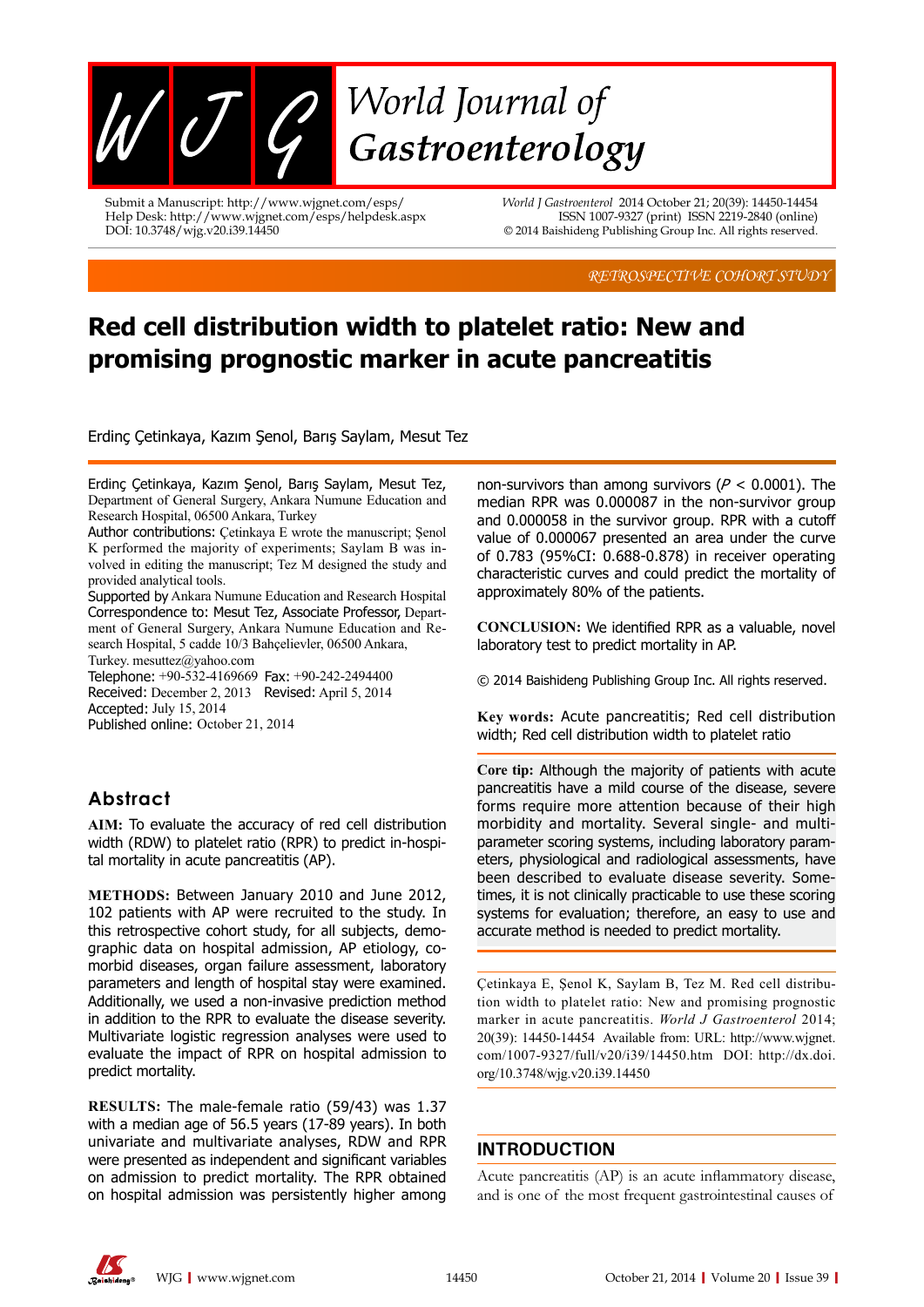hospital admission. The incidence of AP is 150-420 cases per million in the United Kingdom, and 330-430 cases per million in the United States $^{[1]}$ . The majority of patients have mild, self-limited disease; however approximately  $20\%$  of patients have a severe form<sup>[2]</sup>. AP has three phases. The first phase is characterized by enzymatic activation and cellular injury that leads to early symptoms. In the second phase, pro-inflammatory and anti-inflammatory mediators play a role in a systemic inflammatory response and an intrapancreatic inflammatory reaction occurs. The third phase involves complications of  $AP<sup>[1]</sup>$ . The early assessment of disease severity to estimate the complications and even organ failure is fundamental: approximately 23% of the deaths attributable to AP occur in the first 3 d, and 53% within the first week  $^{[3]}$ .

Several single- and multi-parameter predictors have been described to evaluate the severity of the disease. Some scoring systems, such as Ranson, Glasgow and APACHE  $\text{II}$ , provide valuable clues to evaluate the severity and mortality of AP. In several studies, certain biological markers, such as elevated C-reactive protein, elevated creatinine, high blood glucose and hemoconcentration on admission, have been used to predict mortality $|4|$ .

Complete blood count is a laboratory test frequently used in clinical practice and comprises white blood cell, red blood cell and platelet counts, and their morphological indices, such as the red cell distribution width (RDW). RDW measures the size variability of erythrocytes. It is widely used to differentiate the etiology of anemia; thus, in previous studies, the RDW was shown to be a useful marker for celiac disease, colon cancer and acute coronary syndromes<sup>[5,6]</sup>. In addition, hemostatic disorders ranging from hypercoagulopathy to disseminated intavascular coagulation appear in the acute phase of AP and are related to disease severity $[7]$ . In a recent study to predict hepatic fibrosis stages in patients with chronic Hepatitis B, Chen *et al*<sup>8]</sup> used the RDW to platelet ratio (RPR). Using these two parameters, which are easily calculated, the necessity for liver biopsy for these patients will be reduced. The RPR ratio reflects inflammation severity; therefore, we aimed to evaluate the severity of patients with AP using RPR on hospital admission.

# **MATERIALS AND METHODS**

A total of 102 patients with AP were recruited in the study between January 2010 and June 2012. AP was diagnosed with typical physical examination findings associated with a plasma amylase level greater that 500 IU/L, and radiological verification of the disease by ultrasonography and/or abdominal tomography. In this retrospective study, for all subjects, demographic data on hospital admission, etiology of pancreatitis, organ failure, comorbid diseases, length of hospital stay, and the following laboratory measures such as serum amylase, C-reactive protein, complete blood count, serum electrolytes, serum enzymes associated with cholestasis, serum hepatic and renal function tests, bilirubin levels, fasting blood glucose, lactate dehydrogenase, capillary gas analysis (partial pressure of oxygen, pH, and base excess), were analyzed from each patient records. Also we calculate the RPR using the following index. RPR = RDW  $\frac{\frac{9}{2}}{\frac{9}{2}}$  (%)/platelet  $\frac{10^9}{L}\frac{\text{m}}{\text{s}}$ .

# *Statistical analysis*

Data were presented as median values (interquartile range), and Kolmogorov-Smirnov and Shapiro-Wilk tests were used to assess the normality. The prognostic factors that influenced mortality in univariate analyses were determined using the Mann-Whitney *U* and  $\chi^2$  tests. Factors identified as significant in univariate analyses were included in multivariate logistic regression analysis. Receiver operating curve analyses were used to evaluate the mortality predictive performances and sensitivity, specificity, positive predictive value (PPV) and negative predictive value (NPV) measures of each significant variable, with different cutoff values.

All statistical procedures were performed with SPSS 15.0 (SPSS Inc, Chicago, Illinois). A *P* value < 0.05 was considered to statistically significant.

# **RESULTS**

In this retrospective cohort study, 59 female and 43 male patients were included, with a median age of 56.5 years (17-89 years). AP etiology was biliary stones in 75 and alcohol in 37 of the patients. Local complications observed during follow-up were; 15 pseudocysts, four pancreatic abscesses and six necrotizing pancreatitis. Thirteen patients died after a median of 6 d of hospitalization (1-88 d). The demographic and clinical features of the patients are summarized in Table 1.

Age, WBC count, platelet count, calcium level, BUN level, RDW, RPR and albumin level were the significant variables in the univariate analysis that influenced the survival rates of AP on admission. These significant variables in univariate analyses were entered into multivariate analyses. In multivariate analyses, the RDW and RPR were predicted as independent and significant variables on admission to predict mortality (Table 1). The RPR obtained on hospital admission was persistently higher among non-survivors than among survivors (*P* < 0.0001). Median RPR was 0.000087 in the non-survivor group and 0.000058 in the survivor group. We further analyzed the PPV (26.67%, 95%CI: 14.6-41.9) and NPV (96.39%, 95%CI: 89.7-99.2) of high RPR. An RPR with a cutoff value of 0.000067 presented an area under the curve of 0.783 (95%CI: 0.688-0.878) in Receiver operating characteristic curves (Figure 1) and predicted mortality in approximately 80% of the patients (sensitivity, 80.00%, 95%CI: 51.91-95.43; specificity, 70.08%, 95%CI: 61.50-78.97; +LR: 2.74; -LR: 0.28).

# **DISCUSSION**

Although a majority of patients with acute pancreatitis have a mild course of the disease, severe forms require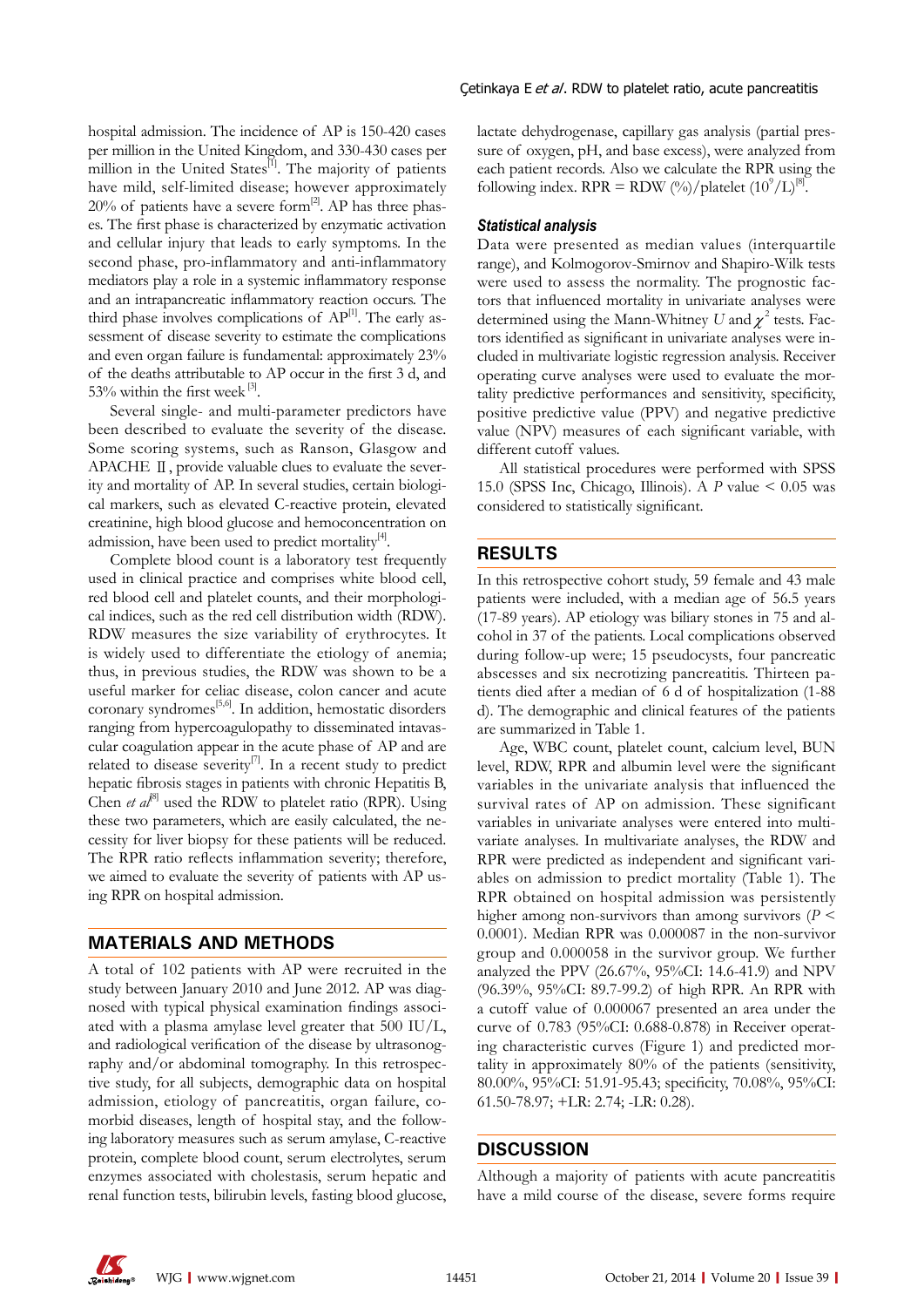| Table 1 Summary of the demographic and clinical characteristics of the patients |                            |                        |              |                |
|---------------------------------------------------------------------------------|----------------------------|------------------------|--------------|----------------|
|                                                                                 | Non-survivors ( $n = 13$ ) | Survivors ( $n = 89$ ) | Univariate P | Multivariate P |
| Age                                                                             | $52(41-72)$                | 77 (73-82)             | 0.001        | <b>NS</b>      |
| Sex (M/F)                                                                       | 4/9                        | 39/50                  | <b>NS</b>    |                |
| BUN (mg/dL)                                                                     | 20.56 (12.29-48.6)         | 12.66 (10.28-17.76)    | 0.001        | <b>NS</b>      |
| $RDW^1$                                                                         | 15.6% (14%-21%)            | 13.3% (12.5%-14.3%)    | 0.000        | 0.001          |
| $RDW/PLT$ ratio <sup>1</sup>                                                    | 0.000                      | 0.000                  | 0.000        | 0.001          |
| Hematocrit                                                                      | 45.5 (37.2-49.5)           | 41.7 (37.9-45.2)       | <b>NS</b>    |                |
| Platelet count (thousand per $\mu$ L)                                           | 193 (173-212)              | 236 (197-298)          | 0.037        | <b>NS</b>      |
| Amylase $(U/L)$                                                                 | 1223 (820-2860)            | 1114 (614-1663)        | <b>NS</b>    |                |
| WBC count (thousand per $\mu L$ )                                               | $14.4(12.9-16.0)$          | $11.4(8.2-14.3)$       | 0.018        | <b>NS</b>      |
| Albumin $(g/L)$                                                                 | $29(22-31)$                | $35(30-38)$            | 0.001        | <b>NS</b>      |
| Total bilirubin (mg/dL)                                                         | $2(1.5-2.7)$               | $2(0.90-3.60)$         | <b>NS</b>    |                |
| Lactate dehydrogenase (U/L)                                                     | 274 (185-331)              | 301 (195-481)          | NS           |                |
| Alanine aminotransferase (U/L)                                                  | 77 (29-108)                | 118 (30-291)           | <b>NS</b>    |                |
| Aspartate aminotransferase (U/L)                                                | 121 (38-186)               | 122 (41-253)           | <b>NS</b>    |                |
| Calcium $(mg/dL)$                                                               | 7.84 (7.39-8.49)           | $8.75(8.32-9.13)$      | 0.001        | <b>NS</b>      |
| Serum glucose (mg/dL)                                                           | 149 (128-200)              | 138 (112-172)          | <b>NS</b>    |                |
| Hospital stay                                                                   | $3(2-19)$                  | $6(3-9)$               | <b>NS</b>    |                |

<sup>1</sup>Indicates statistical significance. Data are presented as median value (interquartile range). BUN: Blood urea nitrogen; WBC: White blood cell; RDW: Red cell distribution width; PLT: Platelet count; NS: Non significant.



**Figure 1 Receiver operating characteristic curve analysis of red cell distribution width to platelet ratio levels.** ROC: Receiver operating characteristic.

more attention because of its high morbidity and mortality. The rate of mortality in severe acute pancreatitis may be as high as  $25\%^{4}$ . Thus, early diagnosis and management is fundamental to maximize organ support and to prevent irreversible organ dysfunction.

There are several simple predictors to evaluate the severity of the disease. Several scoring systems, such as Ranson, Glasgow and APACHE Ⅱ, are useful in clinical practice. These scoring systems are expected to provide valuable clues in the assessment of severity. However, a meta-analysis of 110 studies demonstrated that the Ranson score proved insufficient data to predict the severe form of disease with lower positive and negative predictive values<sup>[9]</sup>. In addition, it has been argued that SIRS on admission to assess the severity of the disease is more accurate than the APACHE  $\text{II}$  scoring system<sup>[10]</sup>. In the present study, the performance of the RPR was compared with the Ranson criteria, and found to be more sensitive than this severity score.

To recognize organ dysfunction earlier, some biological markers could be used. In a large observational cohort study, serial BUN measurements of AP patients on admission, and at 24 and 48 h were described as the most predictive marker of in-hospital mortality compared with the serial hemoglobin/hematocrit measurements. The authors also noticed that the extent of BUN increase was a single accurate prognostic marker that was highly associated with the risk of mortality<sup>[11]</sup>. In another study, hemoconcentration caused by fluid loss in a third space was mentioned as a single reliable severity predictor of AP. Patients presented with a hematocrit level below 44%-47% on admission and patients not responding to resuscitation within 24 h have are at risk of developing necrotizing pancreatitis; therefore, patients with hemoconcentration should be monitored in an intensive care unit with exclusive attention on aggressive fluid resuscitation. Hemoconcentration usually correlates with pancreatic necrosis, and absence of hemoconcentration suggests a benign course of the disease<sup>[12,13]</sup>. In addition, many other serum markers have been studied to predict the severity of the disease, such as C-reactive protein, urinary trypsinogen activation peptide, procalcitonin, polymorphonuclear elastase, interleukins-1, 6, 8 and 10, antithrombin Ⅲ (AT Ⅲ) and platelet activating factor<sup>[14]</sup>. Each of these markers have some limitations in clinical use. For example, C-reactive protein and procalcitonin are non-specific and require a longer time for the results. A test for urinary trypsinogen activating peptide, the specific marker of protease activation, is not currently available[11].

Inflammatory mediators have a pivotal role in the pathogenesis of AP, and also influence hemostasis, leading to coagulation abnormalities. These range from intravascular thrombosis to disseminated intravascular coagulation. Platelet activating factor is an inflammatory mediator and plays a role in the early stages, where it activates platelets, neutrophils, mast cells and amplifies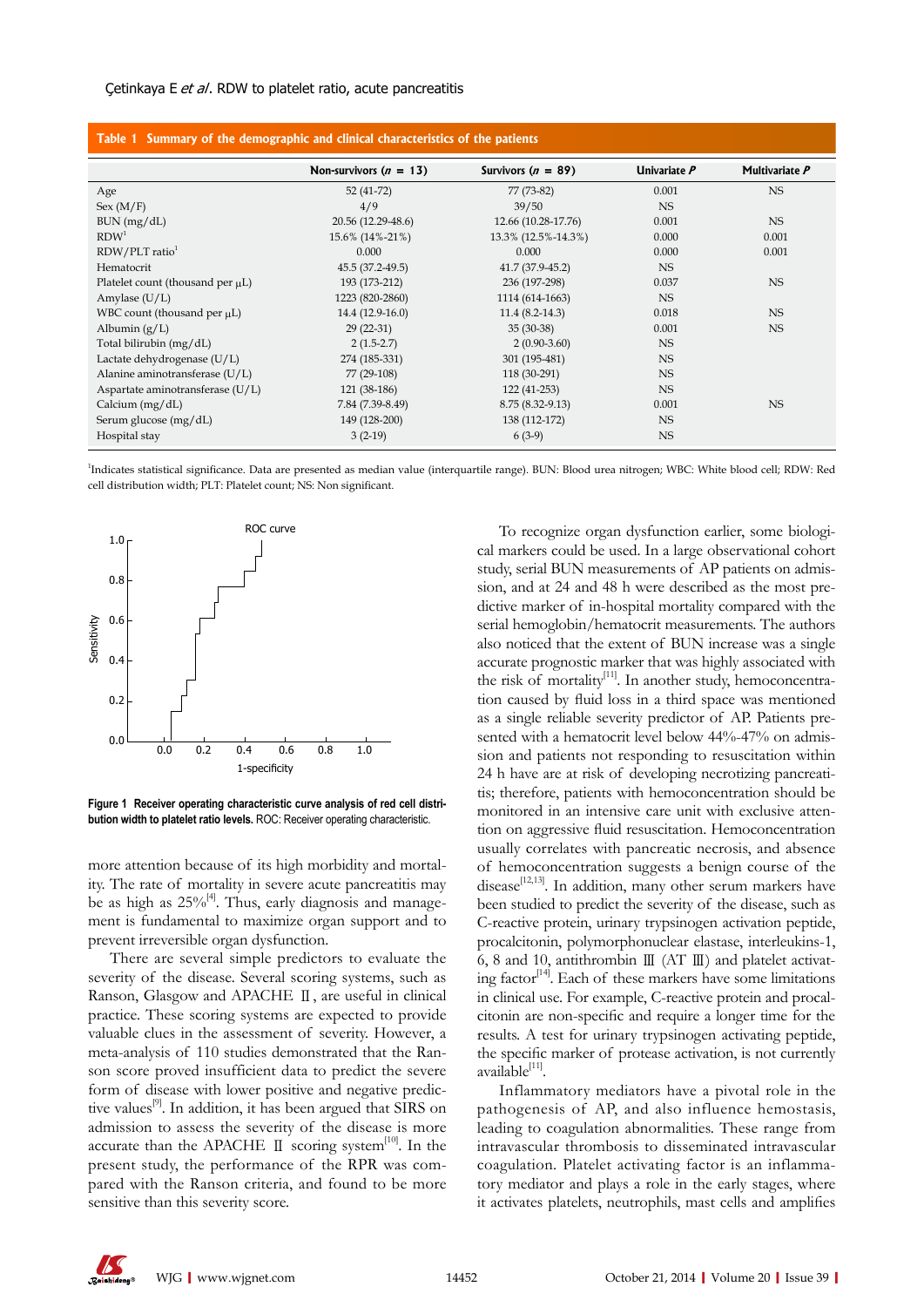the production of other cytokines. Another important factor in the coagulation cascade, known as tissue factor, induces coagulopathy and leads to reduced platelet count, fibrinogen and AT  $\mathbb{II}$  levels<sup>[7]</sup>. In a study of 27 patients with acute pancreatitis, platelet counts, prothrombin levels were decreased $^{[15,16]}$ . In another study, plasma prekallikrein, AT Ⅲ and platelet count were reduced during the first week after admission $^{[14]}$ .

The RDW, an index of variability of erythrocyte size, has been reported as a predictor of mortality in some conditions, such as cardiac disease, strokes, infections and peripheral artery disease<sup>[17]</sup>. Hu *et al*<sup>[17]</sup> evaluated the RDW in various liver diseases. The RDW was increased in patients and was positively correlated with bilirubin, creatinine levels, prothrombin time, and negatively correlated with platelet count and albumin level. The half life of red blood cells is higher than bilirubin and albumin; therefore, the RDW represented a more stable index. Proinflammatory cytokines of sepsis affect the survival of erythrocytes in circulation, damage the membranes, suppress maturation and lead to larger and newer reticulocytes to enter circulation and increase the RDW. In addition, high oxidative stress can also reduce erythrocyte survival and increase the release of large premature erythrocytes into the circulation. Sadaka *et al*<sup>[18]</sup> demonstrated that an RDW on the first day of septic shock was very strongly associated with mortality and morbidity.

As mentioned above, the RDW was increased in some pathological conditions, including acute pancreatitis. Some of the inflammatory cytokines that play a role in the etiology of pancreatitis affect hemostasis and lead to coagulation abnormalities. In a recent study, Chen *et al*<sup>81</sup> evaluated the RPR to predict hepatic fibrosis stages in patients with chronic hepatitis B. Using these two indices, they stated that with such a simple and non-invasive method, the necessity for liver biopsy would be reduced because they found that this ratio provided the greatest value of liver fibrosis. In a study from our clinic, Senol *et al*<sup>[19]</sup> demonstrated that an increased RDW level was an independent predictor of mortality in AP patients. Based on this study, we asked whether RPR could be useful to assess the mortality of patients with AP. We then evaluated these parameters for our patients on hospital admission.

Early recognition of disease severity and early treatment interventions are very important to reduce the rates of morbidity and mortality. Severe AP needs urgent management, admission to an intensive care unit, optimization of oxygen delivery and maintenance of tissue perfusion. Improved outcome is associated with early restoration of blood volume circulation<sup>[20]</sup>; therefore, careful monitoring of patients with AP improves survival. Consistent with the correlations mentioned above, we found that the RPR could predict mortality in patients with AP. The CBC is a simple and inexpensive laboratory test that is used routinely in clinical practice and these two indices will help us to assess the mortality rate of this disease.

In our study, we found that if RPR is used in clinical practice with the accompanying assessments, it could be a useful and important marker for predicting the mortality of patients with acute pancreatitis.

# **COMMENTS COMMENTS**

#### *Background*

Acute pancreatitis, one of the most frequent gastrointestinal causes of hospital admission, requires early diagnosis and management to maximize organ support and to prevent irreversible organ dysfunction. To evaluate the severity of the disease, several scoring systems and simple predictors can be used.

# *Research frontiers*

Red cell distribution width (RDW) and platelet count are the two parameters in a complete blood count, and using these indices, the RDW to platelet ratio (PRP) can be calculated easily. In a recent study, this ratio was shown to reflect the severity of inflammation in patients with chronic hepatitis B; therefore, authors aimed to evaluate the severity of patients with acute pancreatitis using the RPR on hospital admission.

## *Innovations and breakthroughs*

There are several clinical, laboratory, radiological factors and scoring systems that have been used to evaluate the severity of acute pancreatitis. However, it is sometimes not clinically practicable to use these scoring systems for evaluation. Therefore, an easy and useful method is needed to predict severity. RPR was investigated a useful marker for this purpose.

## *Applications*

The authors found that RPR could predict the mortality in patients with acute pancreatitis. If used in clinical practice with the accompanying assessments, this could be useful as an important marker for predicting the mortality of patients with acute pancreatitis.

### *Terminology*

RPR, an easily calculated index, can predict the mortality of patients with acute pancreatitis.

#### *Peer review*

The authors examined the accuracy of RPR for the prediction of in-hospital mortality in acute pancreatitis. The performance of RPR was compared with the Ranson criteria for predicting the mortality rate and found to be more sensitive than this severity score.

## **REFERENCES**

- 1 **Stevenson K**, Carter CR. Acute pancreatitis. *Surgery* 2013; **31**: 295-303 [DOI: 10.1016/j.mpsur.2013.04.004]
- 2 **Al Mofleh IA**. Severe acute pancreatitis: pathogenetic aspects and prognostic factors. *World J Gastroenterol* 2008; **14**: 675-684 [PMID: 18205255 DOI: 10.3748/wjg.14.675]
- 3 **Isenmann R**, Rau B, Beger HG. Early severe acute pancreatitis: characteristics of a new subgroup. *Pancreas* 2001; **22**: 274-278 [PMID: 11291929]
- 4 **Pitchumoni CS**, Patel NM, Shah P. Factors influencing mortality in acute pancreatitis: can we alter them? *J Clin Gastroenterol* 2005; **39**: 798-814 [PMID: 16145344]
- 5 **Lippi G**, Filippozzi L, Montagnana M, Salvagno GL, Franchini M, Guidi GC, Targher G. Clinical usefulness of measuring red blood cell distribution width on admission in patients with acute coronary syndromes. *Clin Chem Lab Med* 2009; **47**: 353-357 [PMID: 19676148]
- 6 **Spell DW**, Jones DV, Harper WF, David Bessman J. The value of a complete blood count in predicting cancer of the colon. *Cancer Detect Prev* 2004; **28**: 37-42 [PMID: 15041076 DOI: 10.1016/j.cdp.2003.10.002]
- 7 **Kakafika A**, Papadopoulos V, Mimidis K, Mikhailidis DP. Coagulation, platelets, and acute pancreatitis. *Pancreas* 2007; **34**: 15-20 [PMID: 17198180 DOI: 10.1097/01.mpa.0000240617.66215. d2]
- 8 **Chen B**, Ye B, Zhang J, Ying L, Chen Y. RDW to platelet ratio: a novel noninvasive index for predicting hepatic fibrosis and cirrhosis in chronic hepatitis B. *PLoS One* 2013; **8**: e68780 [PMID: 23874760 DOI: 10.1371/journal.pone.0068780]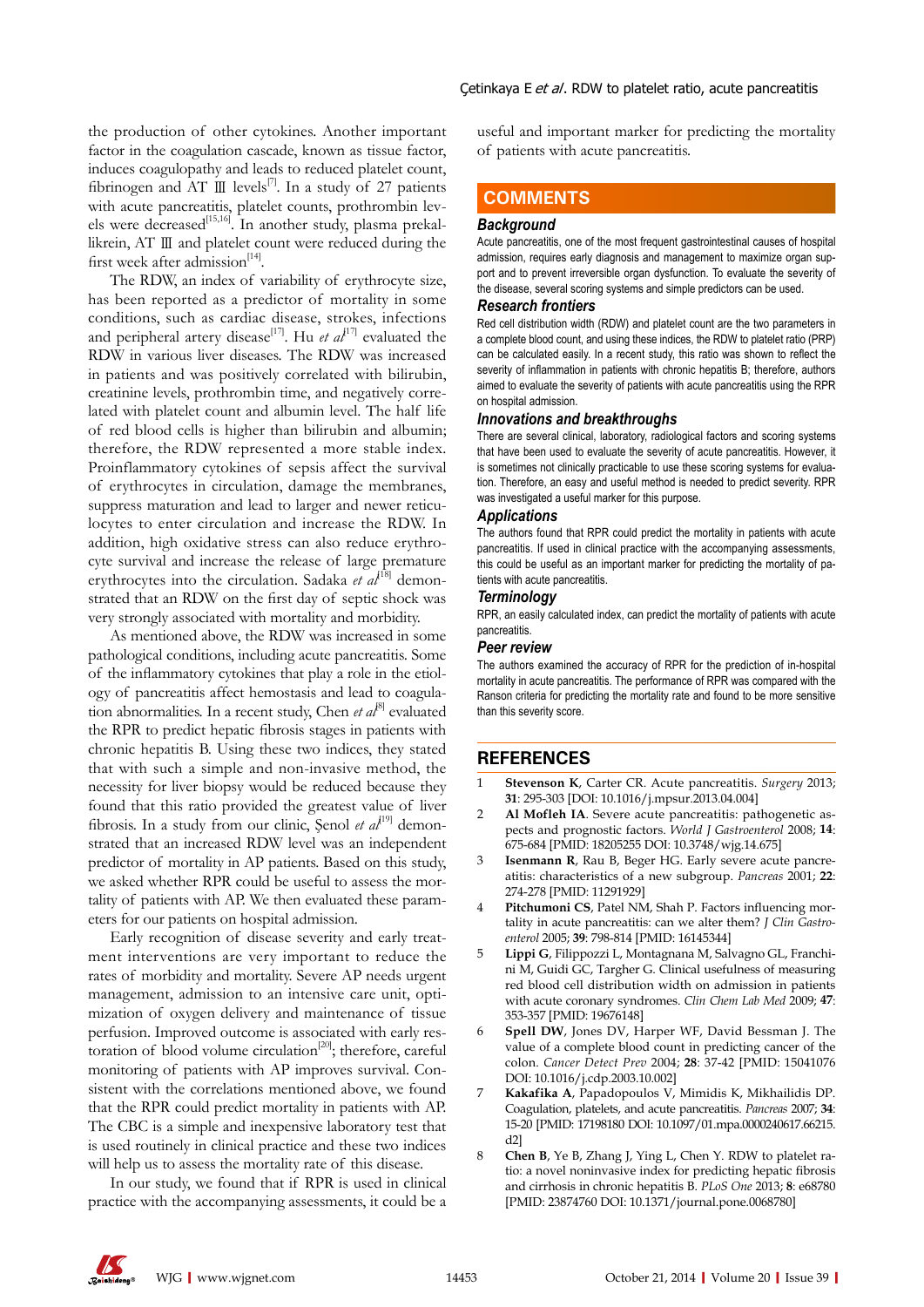- 9 **De Bernardinis M**, Violi V, Roncoroni L, Boselli AS, Giunta A, Peracchia A. Discriminant power and information content of Ranson's prognostic signs in acute pancreatitis: a metaanalytic study. *Crit Care Med* 1999; **27**: 2272-2283 [PMID: 10548220]
- 10 **Singh VK**, Wu BU, Bollen TL, Repas K, Maurer R, Mortele KJ, Banks PA. Early systemic inflammatory response syndrome is associated with severe acute pancreatitis. *Clin Gastroenterol Hepatol* 2009; **7**: 1247-1251 [PMID: 19686869 DOI: 10.1016/j.cgh.2009.08.012]
- 11 **Wu BU**, Johannes RS, Sun X, Conwell DL, Banks PA. Early changes in blood urea nitrogen predict mortality in acute pancreatitis. *Gastroenterology* 2009; **137**: 129-135 [PMID: 19344722 DOI: 10.1053/j.gastro.2009.03.056]
- 12 **Baillargeon JD**, Orav J, Ramagopal V, Tenner SM, Banks PA. Hemoconcentration as an early risk factor for necrotizing pancreatitis. *Am J Gastroenterol* 1998; **93**: 2130-2134 [PMID: 9820385 DOI: 10.1111/j.1572-0241.1998.00608.x]
- Brown A, Orav J, Banks PA. Hemoconcentration is an early marker for organ failure and necrotizing pancreatitis. *Pancreas* 2000; **20**: 367-372 [PMID: 10824690]
- 14 **Lee WS**, Huang JF, Chuang WL. Outcome assessment in acute pancreatitis patients. *Kaohsiung J Med Sci* 2013; **29**: 469-477 [PMID: 24018149 DOI: 10.1016/j.kjms.2012.10.007]
- 15 **Lasson A**, Ohlsson K. Consumptive coagulopathy, fibrino-

lysis and protease-antiprotease interactions during acute human pancreatitis. *Thromb Res* 1986; **41**: 167-183 [PMID: 3515616]

- 16 **Aasen AO**, Kierulf P, Ruud TE, Godal HC, Aune S. Studies on pathological plasma proteolysis in patients with acute pancreatitis. A preliminary report. *Acta Chir Scand Suppl* 1982; **509**: 83-87 [PMID: 6187148]
- 17 **Hu Z**, Sun Y, Wang Q, Han Z, Huang Y, Liu X, Ding C, Hu C, Qin Q, Deng A. Red blood cell distribution width is a potential prognostic index for liver disease. *Clin Chem Lab Med* 2013; **51**: 1403-1408 [PMID: 23314558 DOI: 10.1515/ cclm-2012-0704]
- 18 **Sadaka F**, O'Brien J, Prakash S. Red cell distribution width and outcome in patients with septic shock. *J Intensive Care Med* 2013; **28**: 307-313 [PMID: 22809690 DOI: 10.1177/088506 6612452838]
- 19 **Şenol K**, Saylam B, Kocaay F, Tez M. Red cell distribution width as a predictor of mortality in acute pancreatitis. *Am J Emerg Med* 2013; **31**: 687-689 [PMID: 23399348 DOI: 10.1016/ j.ajem.2012.12.015]
- Gardner TB, Vege SS, Chari ST, Petersen BT, Topazian MD, Clain JE, Pearson RK, Levy MJ, Sarr MG. Faster rate of initial fluid resuscitation in severe acute pancreatitis diminishes in-hospital mortality. *Pancreatology* 2009; **9**: 770-776 [PMID: 20110744 DOI: 10.1159/000210022]

**P- Reviewer**: Braden B, Tandon RK **S- Editor**: Gou SX **L- Editor**: Stewart G **E- Editor**: Wang CH